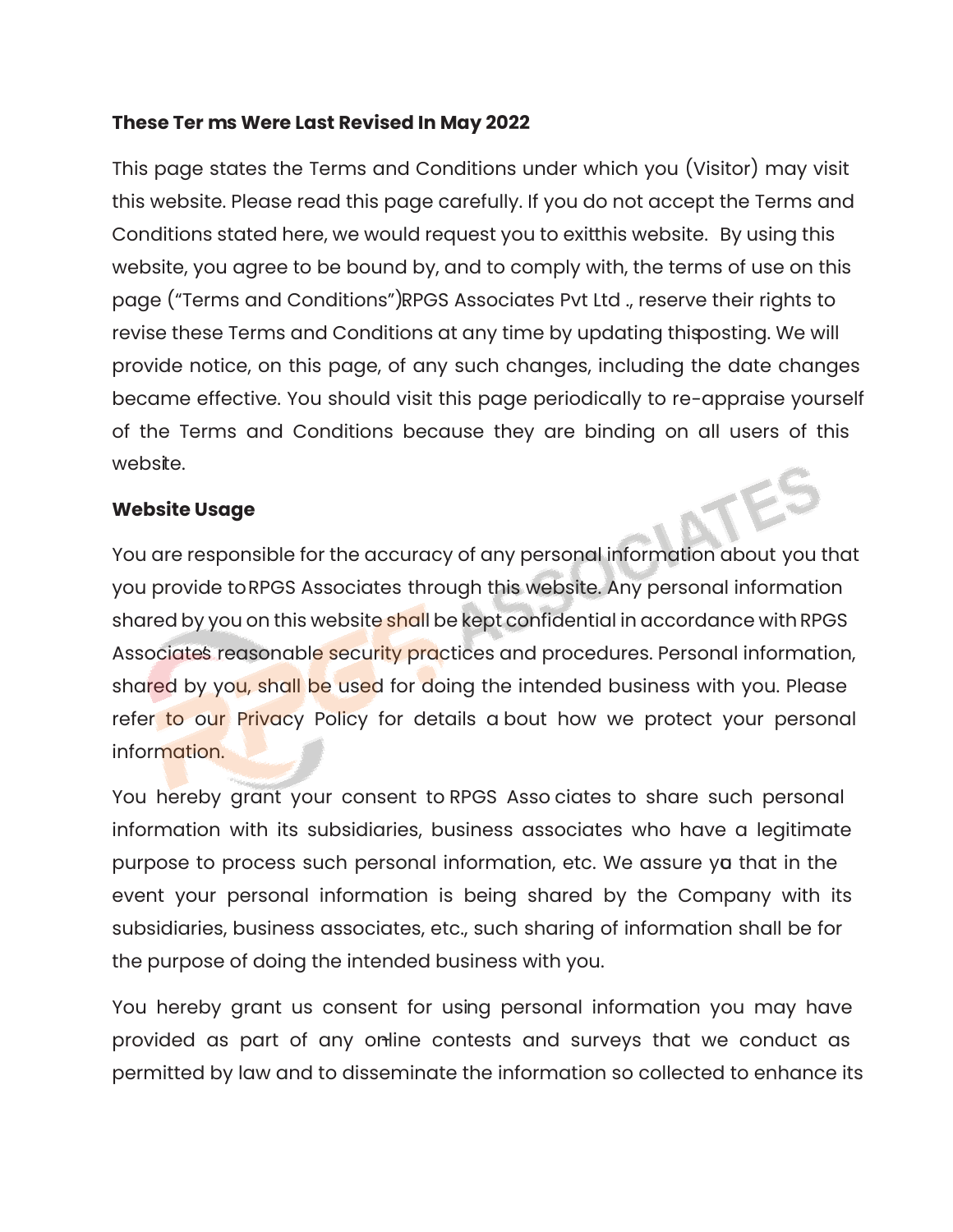services to the website visitors. This shall also include sharing the information with its subsidiaries and business associates, as a general business practice.

As you may be aware information available or transmitted via internet may be vulnerable to unauthorized access. Despite complying with our enterprise procedures and practices related to data protection and information security, if such instances happen, then RPGS Associates shall not be responsible in any manner whatsoever for any violation or misuse of your personal information by unauthorized person consequent to most of the internet environment.

# **Use Of Content**

All logos, brands, and marks appearing in this website, except as otherwise noted, are properties either owned or used under license, by RPGS Associates Pvt Ltd and/or its associate entities who feature on this website. The use of these properties or any other content on this website, except as provided in these terms and conditions or in the website content, is strictly prohibited.

You may not sell or modify the content of this website or reproduce, display, publicly perform, distribute, or otherwise use the materials in any way for any public or commercial purpose without the written permission of PGS Associates Pvt Ltd .

# **Acceptable Website Use**

#### **Security Rules**

Visitors are prohibited from violating or attempting to violate the security of the website, including, without limitation, accessingdata not intended for such user or logging into a server or account which the user is not authorized to access, attemptingto probe, scan or test the vulnerability of a system or network or to breach security or authentication measures without proper authorization, attempting to interfere with service to any user, host or network, including, without limitation, via means of submitting a virus or "trojan horse" to the website, overloading, "flooding", "mail bombing" or "crashing", or sending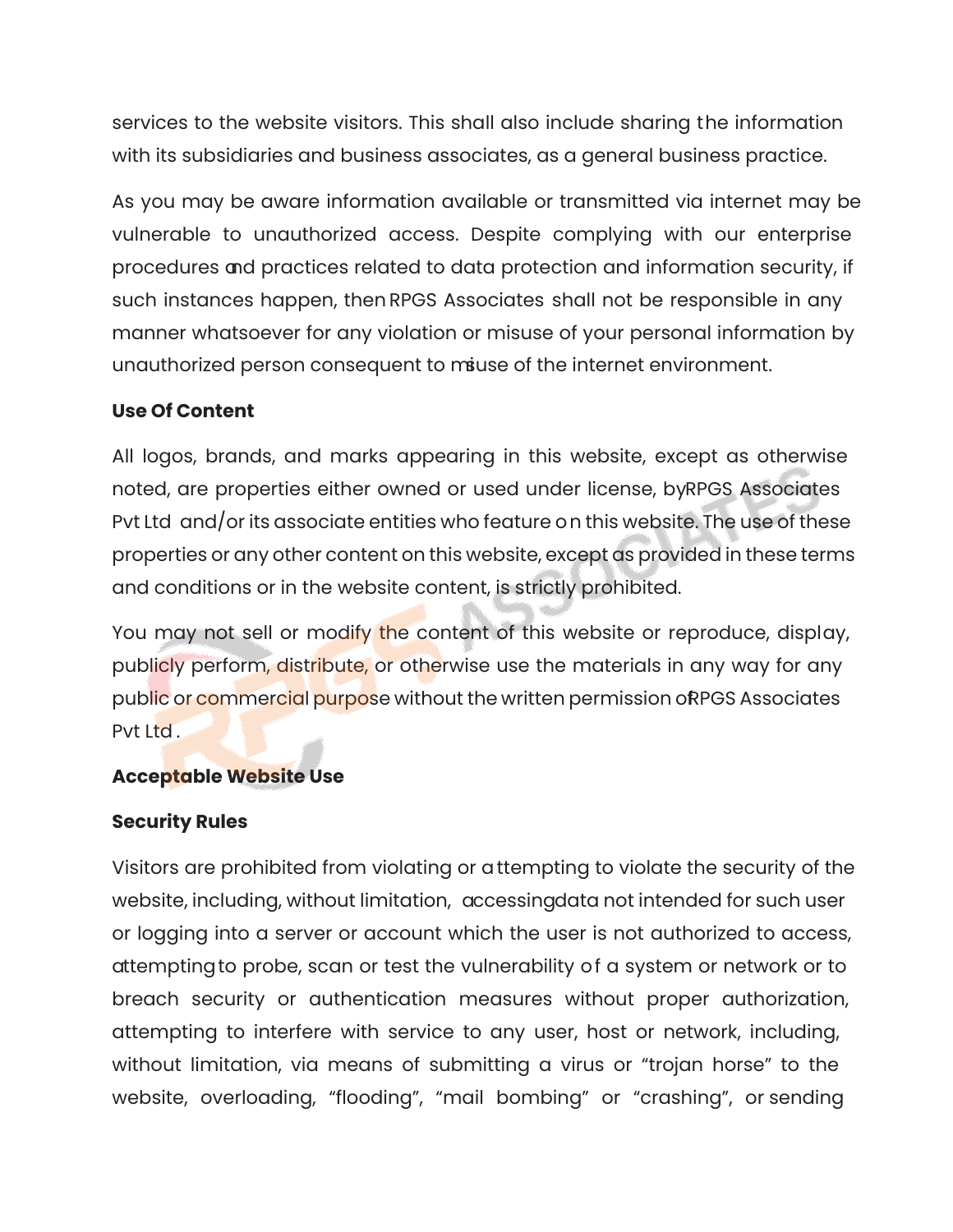unsolicited electronic mail, including promotions and/or advertising of products or services.

Violations of our system or network security may result in civil or criminal liability. RPGS Associates Pvt Ltd and/or its associate entities will have the right to investigate occurrences that they suspect as involving such violations and will have the right to involve and cooperate with law enforcement authorities in prosecuting users who are involved in such violations.

# **General Rules**

Visitors may not use the website in order to transmit, distribute, store or destroy material that could constitute or encourage conduct that would be considered a criminal offense or violate any applicable law or regulation, in a manner that will infringe the copyright, trademark, trade secret or other intellectual property rights of others or violate the privacy or publicity of other personal rights of others, or that is libelous, defamatory, pornographic, profane, obscene, threatening, abusive or hateful.

# **Links To/ From Other Websites**

This website contains links to other websites. These links are provided solely as a convenience to you. Wherever such link/s lead to websites which do not belong to RPGS Associates Private Limited and any of its business divisions, subsidiaries, and / or associate entities or subsidiaries to subsidiaries, RPGS Associates Pvt. Ltd. is not responsible for the content of linked websites and does not make any representations regarding the correctness or accuracy of the content on such websites. If you decide to access such linked websites, you may do so at your own risk.

Similarly, this website can be made accessible through a link created by other websites. Access to this website through such link/s shall not mean or be deemed to mean that the objectives, aims, purposes, ideas, concepts of such other websites or their aim or purpose in establishing such link/s to this website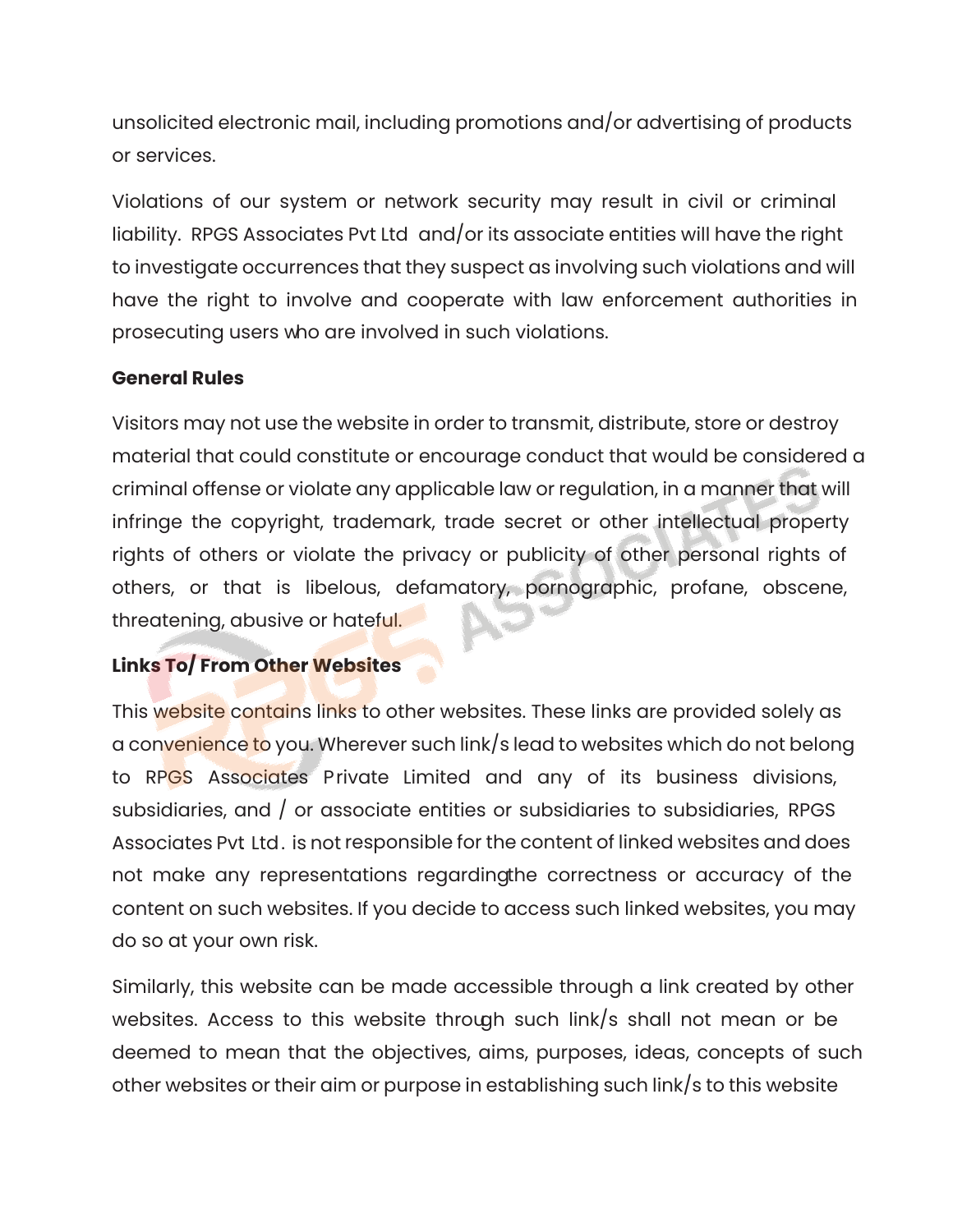are necessarily the same or similar to the idea, concept, aimor purpose of our website or that such links have been authorized by RPGS Associates Pvt. Ltd. and / or its associate entities. We are not responsible for any representation/s of such other websites while affording such link and no liability can arise upon RPGS Associates Pvt. Ltd. and / or its associate entities consequent to such representation, its correctness or accuracy. In the event that any link/s afforded by any other website/s derogatory in nature to the objectives, aims, purposes, ideas and concepts of this website is utilized to visit this website and such event is brought to the notice or is within the knowledge of RPGS Associates Pvt. Ltd. and / or its associate entities, civil or criminal remedies, as may be appropriate, shall be invoked.

## **Indemnity**

You agree to defend, indemnify, and hold harmless RPGS Associates Pvt.Ltd. and/ or its associate entities, their officers, directors, employees, and agents, from and against any claims, actions or demands, including without limitation reasonablelegal and accounting fees, resulting from your use of the website material or your breach of these terms and conditions of website use.

#### **Liability**

While all reasonable care has been taken in providing the content on this website, RPGS Associates Pvt. Ltd. and/or its associate entities do not warrant the completeness or correctness of such information and shall not be liable for any consequential liabilities arising out of the use of any information or contents on this website.

No warranty is given that the website will operate errorfree or that this website and its server are free of computer viruses or other harmful mechanisms. If your use of the website results in the need for servicing or replacing equipment or data, RPGS Associates Pvt. Ltd. and / or its associate entities are not responsible for those costs.